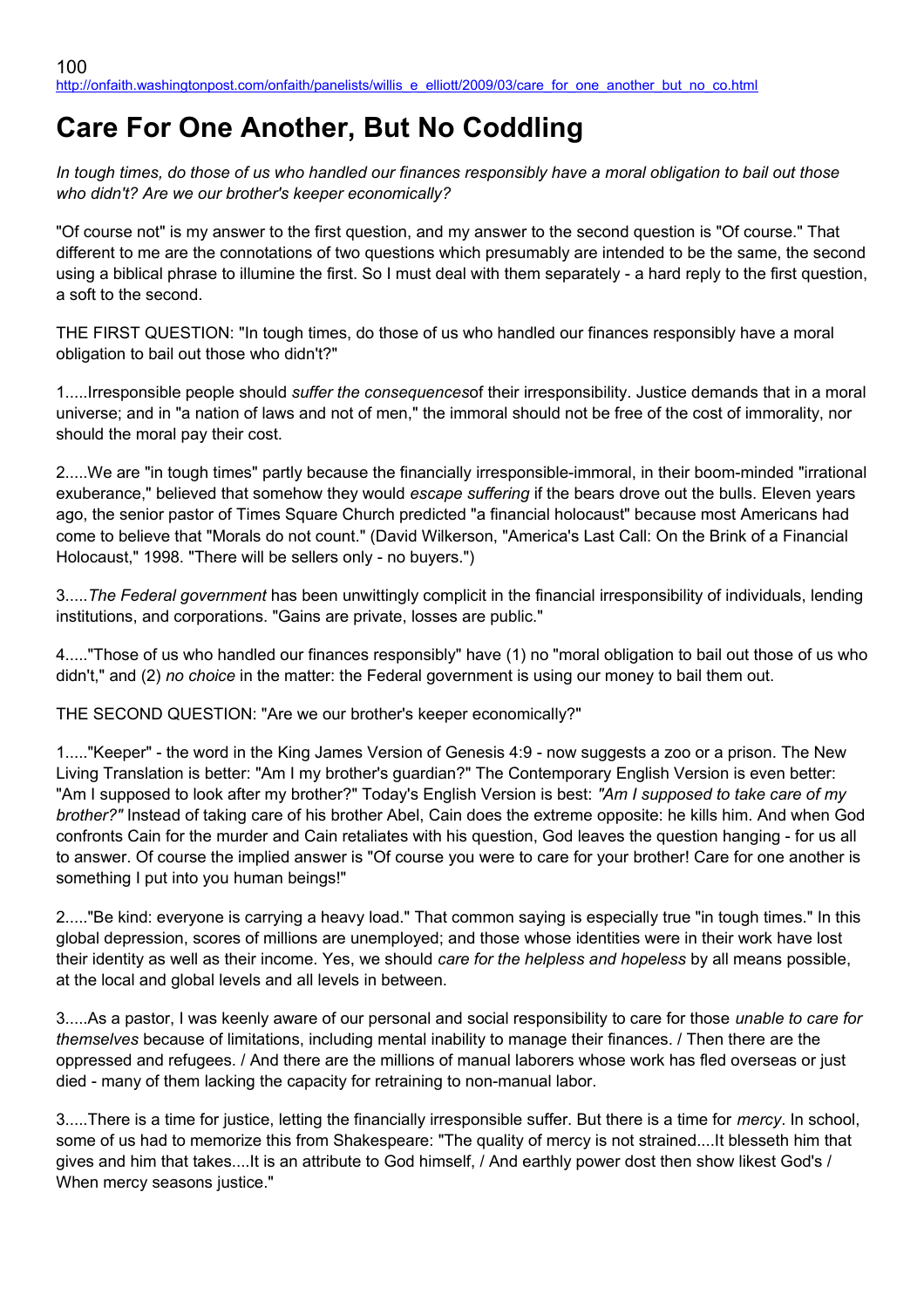| PREVIOUS: ECONOMIC RECOVERY BUILT ON FAIRNESS, NOT VENGEANCE   NEXT: HELP THE POOR WITHOUT A LOT OF |  |
|-----------------------------------------------------------------------------------------------------|--|
| <b>QUESTIONS</b>                                                                                    |  |

**CONTRACTOR CONTRACTOR** 

**Comments Please report offensive comments below.**

I absolutely agree with 2), even if I'd use different terms to describe the same.

The paradox, as I see it, arises from how the notion of self-centerdness is applied. Materialistic self-centerdness can be quite detrimental; spiritual self-centerdness, on the other hand is a different, at least to me.

As to 3), there are actually many first causes all the time, that arise constantly from quantum uncertainties, so there are many people who would point to quantum mechanics as a proof for God's continued involvement in the world. This, however, does not add to or change the notion of cause-and-effect (but I wouldn't object to this if I didn't find anything that could be added to it).

Also, christian symbolism has actually helped me a lot in at least one occasion in my life, in the sense of "where would I be without Jesus, what would I have done without him", but this is a statement of fact, not a statement of belief in the conventional religious sense.

I actually take the notion of 'purpose in life' for granted. Before, it was to be an agent of progress, now it's still the same, but I view progress differently, I had a narrower view of progress which was limited to scientific progress only.

**POSTED BY: CACXO | MARCH 11, 2009 8:58 AM [REPORT OFFENSIVE COMMENT](mailto:blogs@washingtonpost.com?subject=On%20Faith%20Panelists%20Blog%20%20%7C%20%20cacxo%20%20%7C%20%20Care%20For%20One%20Another,%20But%20No%20Coddling%20%20%7C%20%204612396&body=%0D%0D%0D%0D%0D================%0D?__mode=view%26_type=comment%26id=4612396%26blog_id=618)**

## TO CACXO:

Thanks for clarifications.

1

You say "My principle spiritual experience...came from Jung, and that's essentially Buddhist." You may know that Jung was a PK, a Christian "preacher's kid." And you are correct that Jung's eastern sense of Self was blended with the western sense of God.

2

You say you prefer eastern "because it's more self-centered than the western notion of God. There's more empowerment and free will." Don't you think that "more empowerment and free will" fits better the west's highdrive and individual initiative? It's a paradox: the more one submits to the will of God (the Holy Trinity: Father, Son, and Holy Spirit), the greater one's freedom as well as joy and peace. And another paradox: the more "selfcentered" one is, the less chance of finding fulfillment, peace, and joy on one's journey and at its end. 3

Yes, cause/effect is of limited explicative value, even "a first cause, such as a big bang." For us Christians, the Origin is not some impersonal cause/effect but the personal Creator (as the Bible's first verse puts it) of "the heavens and the earth." As for one's personal life as a "cause," having a purpose, a simple and powerful way so to view one's life is in Rick Warren's "The Purpose-Driven Life."

**POSTED BY: WILLIS E. ELLIOTT | MARCH 10, 2009 10:23 AM [REPORT OFFENSIVE COMMENT](mailto:blogs@washingtonpost.com?subject=On%20Faith%20Panelists%20Blog%20%20%7C%20%20Willis%20E.%20Elliott%20%20%7C%20%20Care%20For%20One%20Another,%20But%20No%20Coddling%20%20%7C%20%204607315&body=%0D%0D%0D%0D%0D================%0D?__mode=view%26_type=comment%26id=4607315%26blog_id=618)**

## TO IVRI5768:

Thank you for your kind concern & suggestion.

I'll check on your suggestion, but am convinced that my sight is getting up-to-date attention.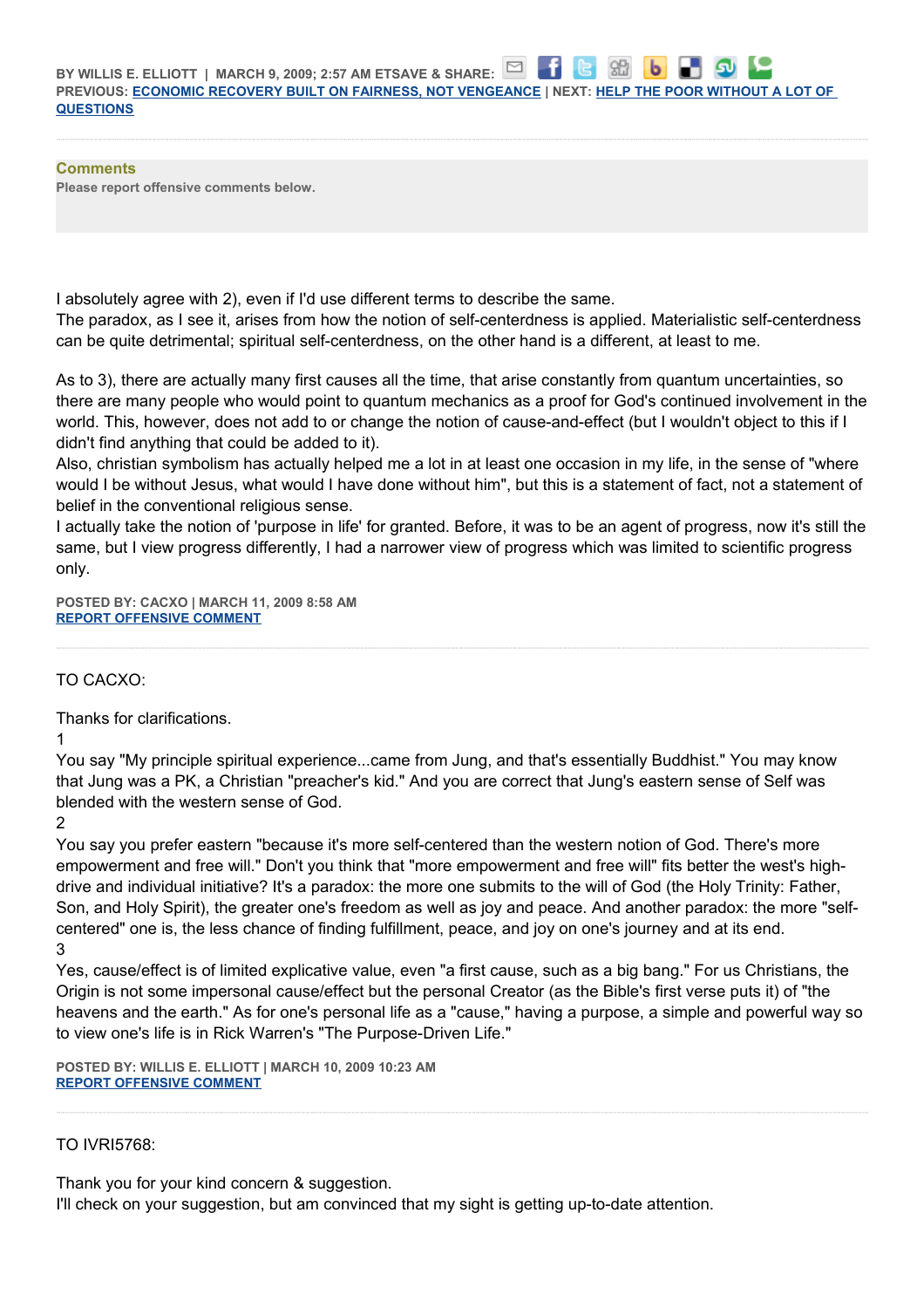I forgot to say what I meant by enlightenment. I mean this in the Zen context of 'before enlightenment I chopped wood and carried water, after enlightenment I chopped wood an carried water'. Things don't change much, but you see more to the world than before.

The trouble with enlightenment is that without a spiritual or religious framework (that you know by heart but never really knew what it meant) people can easily go insane if they see the spirit, and lots of people do. There is no fundamental difference in perception between clinically paranoid people and enlightened people. The difference is that mad people seek objective explanations to what they see, and conclude vast conspiracies where there is only spiritual connections. And those connections are so vast that fear alone drives them mad, with or without constructing themselves a dysfunctional world-view.

In other words, without some prior knowledge of spirituality I could have easily gone nuts (hence, valuing my troubles so highly).

Now, if I had been a church-goer from childhood because my parents had dragged me there I'd now be christian.

My prior spiritual knowledge happened came from Jung, and that's essentially Buddhist. This is not to say that I am believer and Buddhist, rather my experiences happen to confirm some eastern notions; just like I'm not a believer in Newton, apples fall whether you believe it or not.

Not all religion and religious symbolism would be equally good in saving people from the other side of the world, in the sense that the other side is real, and needs consistent 'spiritology' just as bridges need consistent physics, or they'll fall under heavy weight.

The reason I would still go with eastern terminology is because it's more self-centered than the western notion of God. There's empowerment and free-will.

Jung defines free will as doing on his own accord what the (Jungian) Self wants of him, and he is wrong because he is unwittingly equating the Self with God, i.e. deep down he is very western and separating himself from the Self. It is the exact opposite; you are still going to wish to do what the Self seemed to have wanted from you when the time comes, whether you saw it or not or knew beforehand. The Self is, in a way, present knowledge of yourself in the future and in the past.

It is actually cause-and-effect that is the source of no-free-will. If everything is a cause of something else, then there is no free will, just a first cause, such as the big bang. Manifestations of the Self, on the other hand, are completely acausal, and outside and identifiable cause-effect relations.

So, the really interesting question to me is "why doesn't the notion cause-effect describe the universe adequately" (in terms what the actual world-physics/neuron-based-cognition interplay might be).

**POSTED BY: CACXO | MARCH 10, 2009 6:51 AM [REPORT OFFENSIVE COMMENT](mailto:blogs@washingtonpost.com?subject=On%20Faith%20Panelists%20Blog%20%20%7C%20%20cacxo%20%20%7C%20%20Care%20For%20One%20Another,%20But%20No%20Coddling%20%20%7C%20%204607289&body=%0D%0D%0D%0D%0D================%0D?__mode=view%26_type=comment%26id=4607289%26blog_id=618)**

Dear Dr. Elliot,

On a separate note, I was sorry to learn that your eyesight is declining, and must ask what you will consider a ridiculous question, viz, have you investigated every possible form of treatment? If there is nothing available to help you in conventional medicine, have you looked at Huxley's "Better Sight without Glasses?" Notwithstanding the title, which I hope is correct, it has helped a lot of people, whose vision was quite past the help of glasses. I know two such people.

Sincerely, Ivir

**POSTED BY: IVRI5768 | MARCH 10, 2009 12:59 AM [REPORT OFFENSIVE COMMENT](mailto:blogs@washingtonpost.com?subject=On%20Faith%20Panelists%20Blog%20%20%7C%20%20ivri5768%20%20%7C%20%20Care%20For%20One%20Another,%20But%20No%20Coddling%20%20%7C%20%204607268&body=%0D%0D%0D%0D%0D================%0D?__mode=view%26_type=comment%26id=4607268%26blog_id=618)**

Put simply, I am actually very much vindicated by events, for some things in my life, but at the end of the day I cannot help but notice that those events haven't made things better.

As to hope, I haven't really thought about this now that you mention it. Looking back, it used to be based in (the inevitability of scientific and social) progress, still is, I guess, to a lesser degree.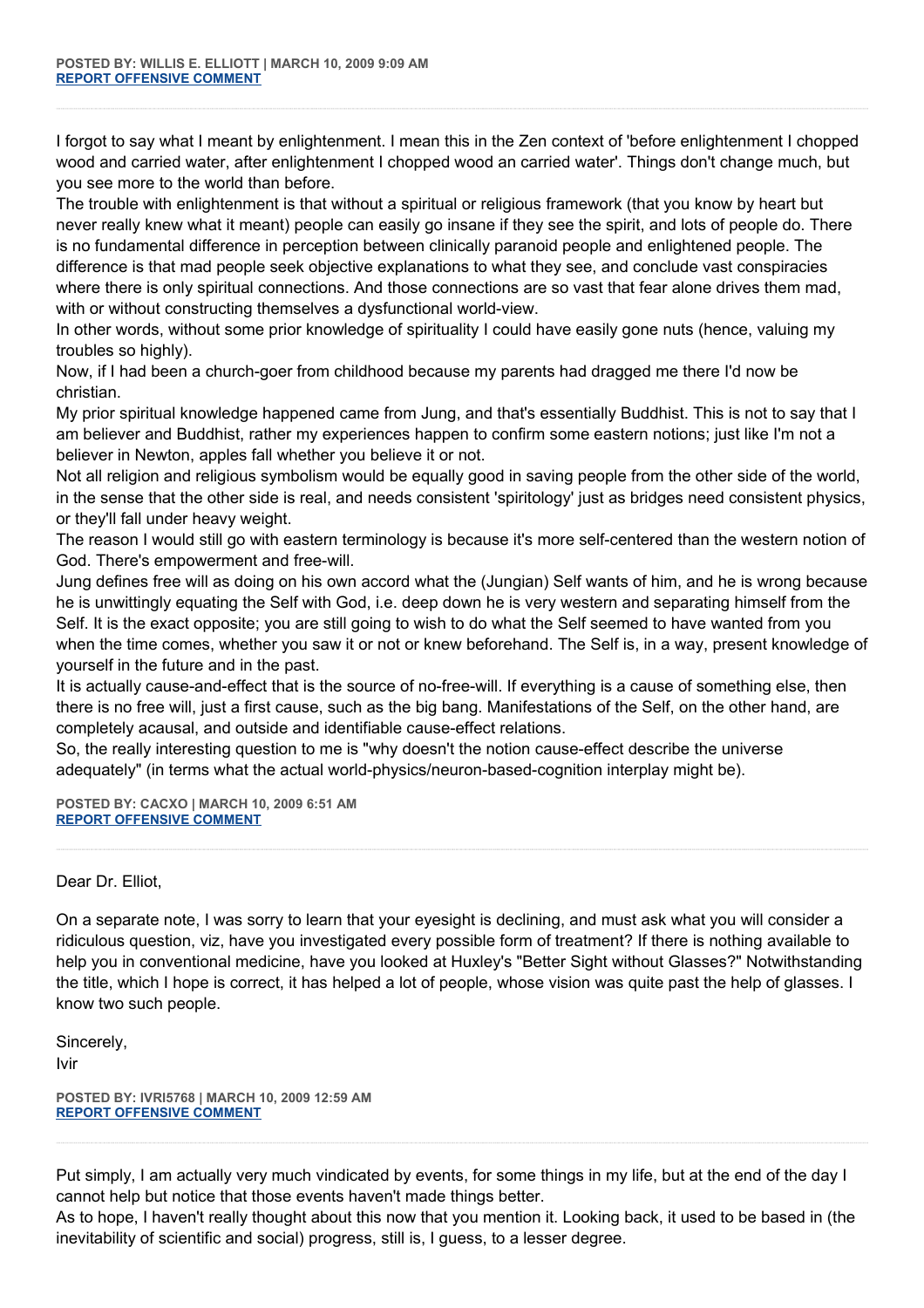Dr. Elliot, I guess what I wrote sounded worse than it actually is, but thanks for your reply. I never really thought that life is fair or unfair, life just is. Nor do I normally complain or talk about things like that.

I picked those specific examples to illustrate that sometimes life is actually very fair and God (if he exist) seems to be very much on your side, on a magnitude that might make you wish you had never been troubled in the first place, for the sake of others.

I could have just as well picked examples where I had unwittingly done wrong to people, and it had come back to me with a vengeance, equally acausally, but those are level events.

I was speculating if it isn't better to seek normal human justice, rather than just move forward and leave it all behind, lest God does actually take your side!(assuming that God, if he exists, and cosmic justice, are one and the same).

Lots of the times it is actually impossible to seek normal justice because some things are simply outside its scope, now and forever; you can't sue the world for having countries and being imperfect, that would be ridiculous.

So what it comes down to, is that it might be better that people righted the world for better, generally speaking, because where and when they don't, cosmic justice may be in action, and if such a thing exists it has no ..well.. proportionality, for lack of a better word.

(This is all a kind of reasoning that is very singly and particularly angled, I don't usually take such angles to things)

**POSTED BY: CACXO | MARCH 9, 2009 8:52 PM [REPORT OFFENSIVE COMMENT](mailto:blogs@washingtonpost.com?subject=On%20Faith%20Panelists%20Blog%20%20%7C%20%20cacxo%20%20%7C%20%20Care%20For%20One%20Another,%20But%20No%20Coddling%20%20%7C%20%204607224&body=%0D%0D%0D%0D%0D================%0D?__mode=view%26_type=comment%26id=4607224%26blog_id=618)**

## TO CACXO:

Thank you for unburdening your heart as to the unfair treatment you've gotten. "Life is unfair" is the first sentence of a self-help book that - as you might guess - sold very well: the thought of life's unfairness hits all of us humans at least occasionally. It hit me today as I woke up (as I do some days) able to write (my work) & read only with difficulty: my eyesight is declining.

But while we can't keep the bird of unfairness from flying overhead, we can keep it from building a nest in our hair: we are in charge of what we give our attention to. The glass is partly full, never empty except when we give up hope.

In another comment, you might say where your hope is if you have any. Mine is in God: the mystery of goodness & life is more than a match for the mystery of evil & death. And by God, I mean the God of the Bible, which invites me to "Trust in the LORD with all your heart, and lean not on your own understanding. In all your ways acknowledge him, and he wil direct your paths." (Proverbs 3:5). My Christian faith reinforces this conviction: "The Love that made the worlds" (as Dante put it) came to the world as Jesus, who died for us but didn't stay dead, and invites us by repentance & faith to participate in his life & the community of his followers (the church) now & after death.

Jesus' life was one of self-giving, & to share in his life includes attention to others' needs as well as one's own. The rightness of being good news to others is confirmed in the resulting quiet joy, peace, & self-deliverance. As for justice, my father was a Christian judge who sought to render justice & believed in ultimate justice, God's fairness to all.

Just one more thought: God is with you. As my mother was dying, the last words she heard were these I was reciting to her from Psalm 23: "Yes, though I walk through the valley of the shadow of death, Thou art with me." Perhaps my words will only irritate you. But the best I could think to do, after reading your cry of unfairness, was to tell you where my hope is.

**POSTED BY: WILLIS E. ELLIOTT | MARCH 9, 2009 6:04 PM [REPORT OFFENSIVE COMMENT](mailto:blogs@washingtonpost.com?subject=On%20Faith%20Panelists%20Blog%20%20%7C%20%20Willis%20E.%20Elliott%20%20%7C%20%20Care%20For%20One%20Another,%20But%20No%20Coddling%20%20%7C%20%204607185&body=%0D%0D%0D%0D%0D================%0D?__mode=view%26_type=comment%26id=4607185%26blog_id=618)**

Well, it would certainly be poetic justice if those fatcats on Wall Street got to find out first hand what they thought it sufficient... or, as said politically by people they \*paid,\* even excessive for the poor to live on.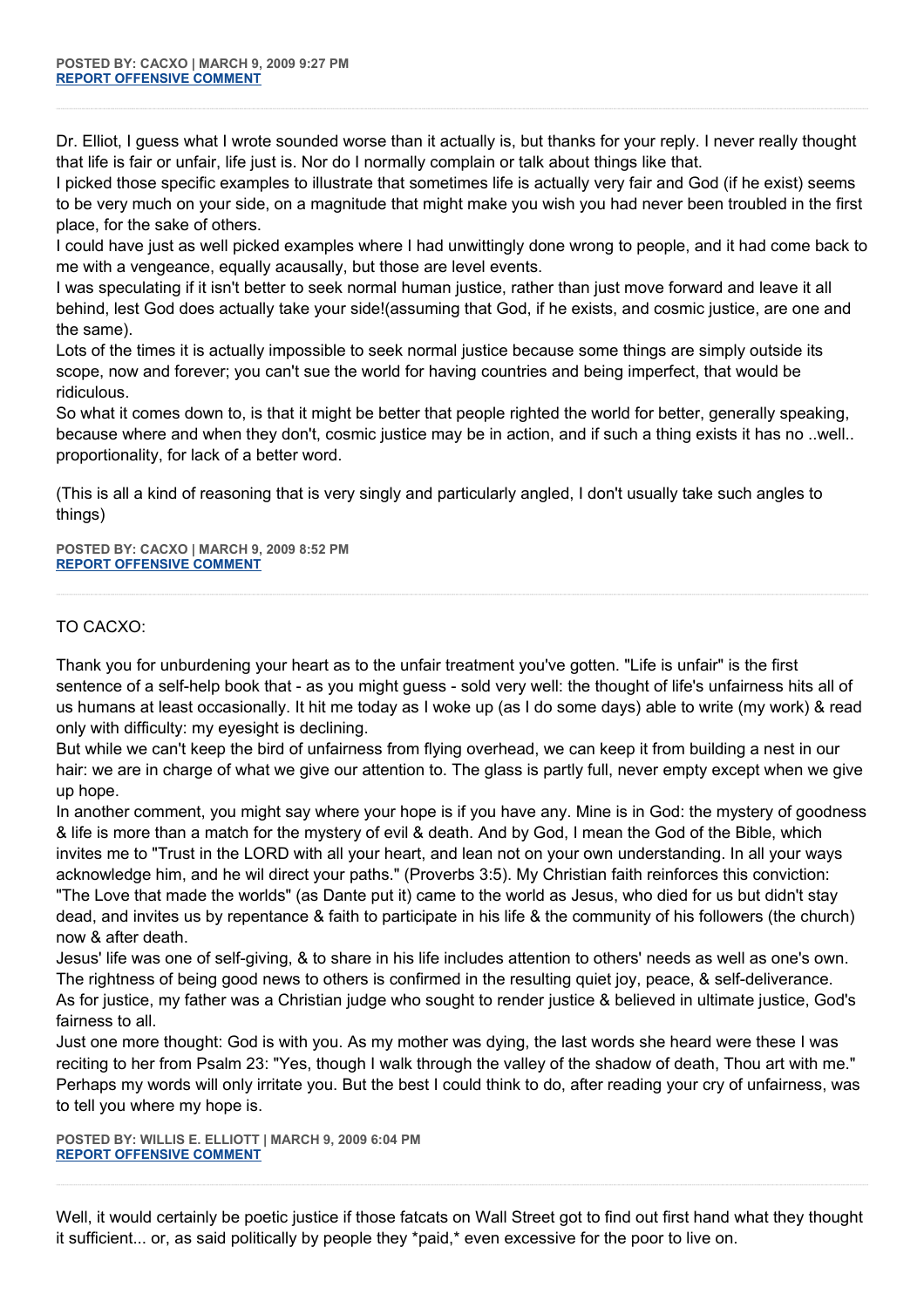They've certainly built a strange place for our children to dwell, when those who lose billions remain richer than those who never had a chip to bring to their gambling table... take millions of homes and still end up getting taxpayer bailouts.

But this circumstance was orchestrated beforehand.

Justice would be those who used their wealth to advocate against the poor to have to live as they saw fit for others to live.

Maybe the 'system' can't be done without (Again because this was set up by conservatives voted in on 'moral virtue,' but allowed to legalize \*usury\* ...not to mention cut education and then blame people for trusting advertising promises and constant advocacy of 'investing in home equity' when said uninformed people can't do the \*math,\* never mind 'treasonously' question the Invisible hand Of The Market.'

The quality of Mercy is \*not\* strained. These guys are definitely straining it.

No one said their parachutes had to be \*gilded,\* even if we need the financial system they made to avoid a calamity of their orchestration.

Equating the fatcats with those the government and churches told to \*believe\* them.

Well, all those 'fiscal conservative' common folk who didn't know they were being sold a bill of goods, .....They'll see better Mercy than they gave when they were flush with a false sense of power.

**POSTED BY: PAGANPLACE | MARCH 9, 2009 5:01 PM [REPORT OFFENSIVE COMMENT](mailto:blogs@washingtonpost.com?subject=On%20Faith%20Panelists%20Blog%20%20%7C%20%20Paganplace%20%20%7C%20%20Care%20For%20One%20Another,%20But%20No%20Coddling%20%20%7C%20%204607164&body=%0D%0D%0D%0D%0D================%0D?__mode=view%26_type=comment%26id=4607164%26blog_id=618)**

What justice? Personal justice? Cosmic justice? Human-social justice in a court of law? They are not really the same, nor do they necessarily go together.

I'll give you an example; I happened to have some really terrible time in Denmark, a few years ago. I do in fact believe that a proper compensation for my troubles would be in the order of a few million euros. That, I did not pursue in a court of law, against the offending organization.

At the same time, though, the whole bomb-in-prophet's-head scandal took place and danish economy lost millions.

Mercy, would be to help the guilty party to place millions of euros in my hands. Lack of mercy, would be to leave cosmic justice on its course, seek no different kind of justice, and leave the offending organization to continue poring money in a black hole, in a foolish hope for a return of its investment (which, I have no doubt, it continues to do at present).

Suffering, it is said, is the short path to enlightenment, so it's is not like I didn't get anything out of it personally. But it's not like I believe I owe any gratitude for enlightenment, to those whose rot got me there.

Last time I was that pissed-off was when I found out that US emigration laws have separated me from 'home'. 'Home' was where my parents live, that's what the word meant to me at the time. My parents are now American citizens, I am not, because apparently people over 21 are not part of their family (unless they are willing to wait for a few decades).

So, guess what happened soon afterwords. W. got elected, WTC fell, and so on.

Me, I went to Denmark and eventually recovered my sympathy for some things American.

BTW, by upbringing I'm very much pro-western and specifically pro-english-speaking-culture; but that took a dive when I got experience it close-by.

Anyway, the point of that self-centered acausal dot-connecting of events is that if you are willing to find justice of some kind, you can do so without lifting a finger.